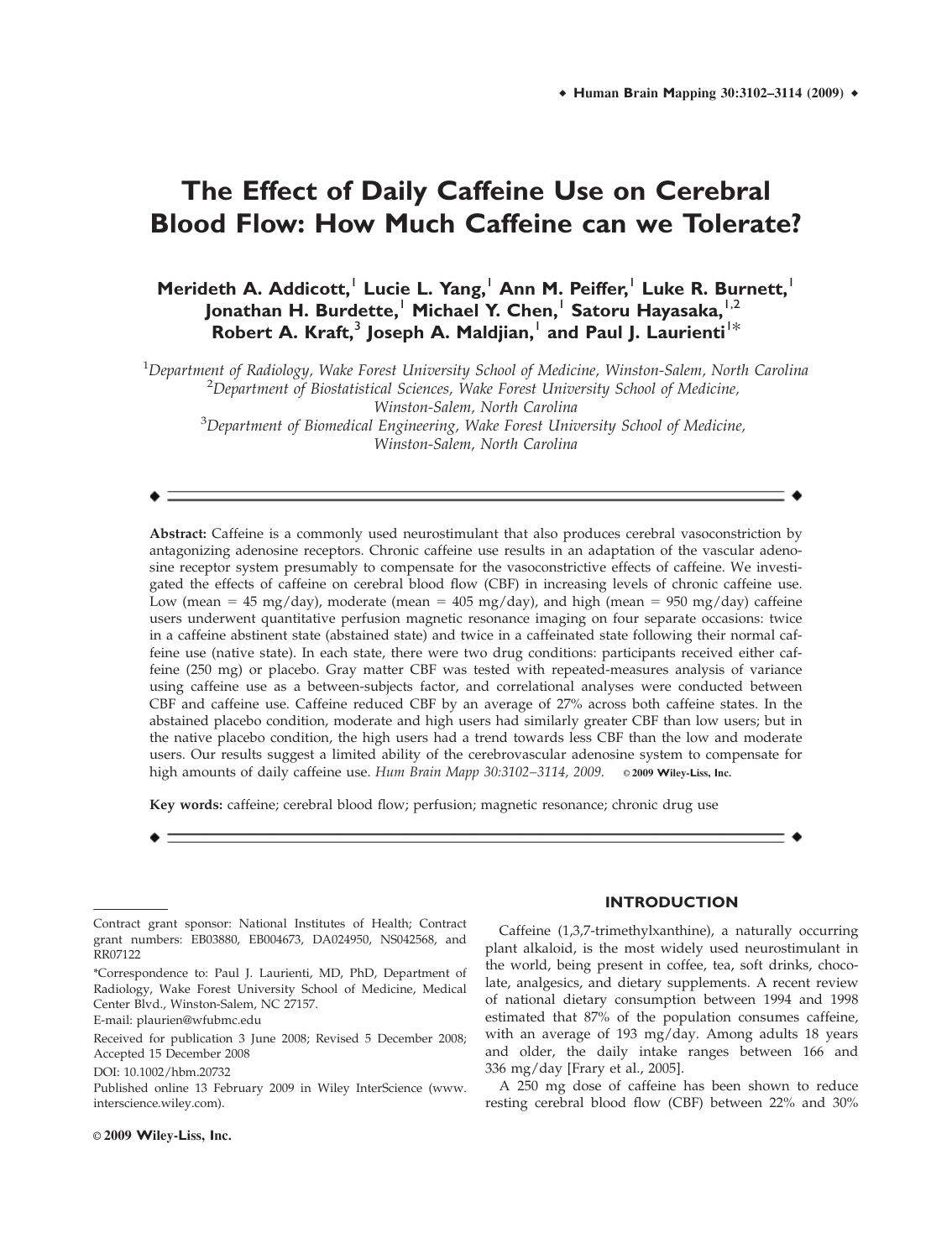[Cameron et al., 1990; Field et al., 2003; Lunt et al., 2004]. Caffeine, at normal dietary concentrations, acts as a competitive antagonist of adenosine  $A_{2A}$  and  $A_{2B}$  receptors located on vascular smooth muscle [Ngai et al., 2001]. Adenosine is an essential cellular constituent involved in energy metabolism and also acts as an extracellular signaling molecule by binding to its receptors that are found on virtually every cell in the body. When bound to the  $A_{2A}$ and A2B receptor subtypes located on cerebrovascular smooth muscle, adenosine produces vasodilation [Coney and Marshall, 1998; Ngai et al., 2001] by opening ATPdependent  $K^+$  channels and decreasing the conductance of  $Ca^{2+}$  (for review see [Standen and Quayle, 1998]), although there may be other mechanisms of action as well.

Evidence from receptor binding, physiology, and behavioral studies suggest an adaptation to the effects of caffeine following chronic intake. This adaptation presumably accounts for the development of tolerance to the vasoconstrictive and neurostimulant effects of caffeine. Some evidence exists for the sensitization (e.g. conversion to high affinity state) of adenosine receptors following chronic caffeine use [Green and Stiles, 1986], whereas receptor binding studies suggest that the majority of this adaptation is due to receptor upregulation (e.g. increase in receptor number) [Johansson et al., 1997; Shi and Daly, 1999]. Although these studies have been conducted in rodents, A2A receptors located on human platelets have been shown to be upregulated following 2 weeks of 400 mg/ day of caffeine, or following 1 week of 600 mg/day [Varani et al., 1999]. Indirect evidence for receptor upregulation comes from studies that have reported the development of tolerance to the effects of caffeine on blood pressure, heart rate [Denaro et al., 1991], and subjective mood [Evans and Griffiths, 1992] following repeated dosing. Withdrawal symptoms following a period of abstention also indicate a physiological adaptation to chronic caffeine use. Symptoms such as headache, fatigue, and impaired concentration emerge between 12 and 24 hours after caffeine cessation [Lane and Phillips-Bute, 1998; Nehlig, 1999], and may be present from as little as 100 mg/day of chronic caffeine use [Griffiths et al., 1990]. More importantly, withdrawal headaches among caffeine users correspond with increased CBF following 20–24 hours of abstention from caffeine [Couturier et al., 1997; Jones et al., 2000]. This may be the result of adenosine binding to an increased number of vascular receptors that are normally antagonized by chronic caffeine levels.

To what extent adenosine receptors can upregulate to compensate for the effects of caffeine is a pertinent health question. There has been concern regarding the potential negative effects of caffeine, especially on cardiovascular health [James, 2004; Nawrot et al., 2003]. Studies have suggested that incomplete, or partial, tolerance develops to the hypertensive effects of caffeine because complete tolerance has not been demonstrated in all study participants [Denaro et al., 1991; Lovallo et al., 2004] and because hypertensive effects persist following repeated doses of caffeine [Lane and Manus, 1989].

This indicates there may be limits in the ability of adenosine receptors to adapt to chronic caffeine levels; however, no study has reported the development of cerebrovascular tolerance to caffeine in humans. Another area of concern is the impact of cerebrovascular tone on the blood oxygenation level dependent (BOLD) signal [Honey and Bullmore, 2004]. Changes in vascular tone affect the magnitude and dynamics of the BOLD response [Cohen et al., 2002]. Given its widespread use, caffeine is a potential confound in all imaging studies, because participants' CBF may be abnormally low due to recent caffeine ingestion, or abnormally high due to overnight withdrawal from caffeine. Therefore, it is essential to understand the development, and the limits, of tolerance to caffeine to minimize differences in CBF in a subject sample that includes chronic caffeine consumers.

Previously, 24 hours of caffeine abstinence increased CBF among high caffeine users (mean  $= 986$  mg/day) but not among low caffeine users (mean =  $126 \text{ mg/day}$ ) [Mathew and Wilson, 1985]. In an earlier study from our laboratory, we measured CBF among low (mean  $=$ 41 mg/day) and high (mean =  $648$  mg/day) caffeine users following 30 hours of caffeine abstinence [Field et al., 2003]. There was greater CBF among the high users after placebo, and daily caffeine intake positively correlated with CBF. The goal of the present study was to further extend our understanding of the interaction between chronic caffeine use and CBF. In particular, we measured the effects of caffeine and placebo in low, moderate, and high caffeine users following 30 hours of caffeine abstinence and following their normal caffeine consumption, conditions that we refer to as abstained placebo (AP), abstained caffeine (AC), native placebo (NP), and native caffeine (NC) in the remainder of this manuscript. Salivary caffeine concentrations were also obtained to confirm participants' compliance with the study requirements and to compare caffeine concentrations with CBF. We hypothesized that there would be an increase in CBF following caffeine abstention that is proportional to daily caffeine use, and that in the native caffeinated state there would be no differences in CBF between caffeine use groups.

# **METHODS**

#### **Participants**

Forty-five adult volunteers (25 women, aged 18–50 years) participated in this study between 2005 and 2007. The Institutional Review Board of Wake Forest University School of Medicine approved this study, and all participants gave informed consent to the study procedures. Potential volunteers were recruited from the Winston-Salem, North Carolina area with flyers, newspaper advertisements, and by word of mouth. Respondents who met the following inclusion criteria were invited to participate: (1) no history of migraines, diabetes, stroke, hypertension, or any neurologic or vascular disease, (2) no current symptoms of depression or an anxiety disorder, (3) no previous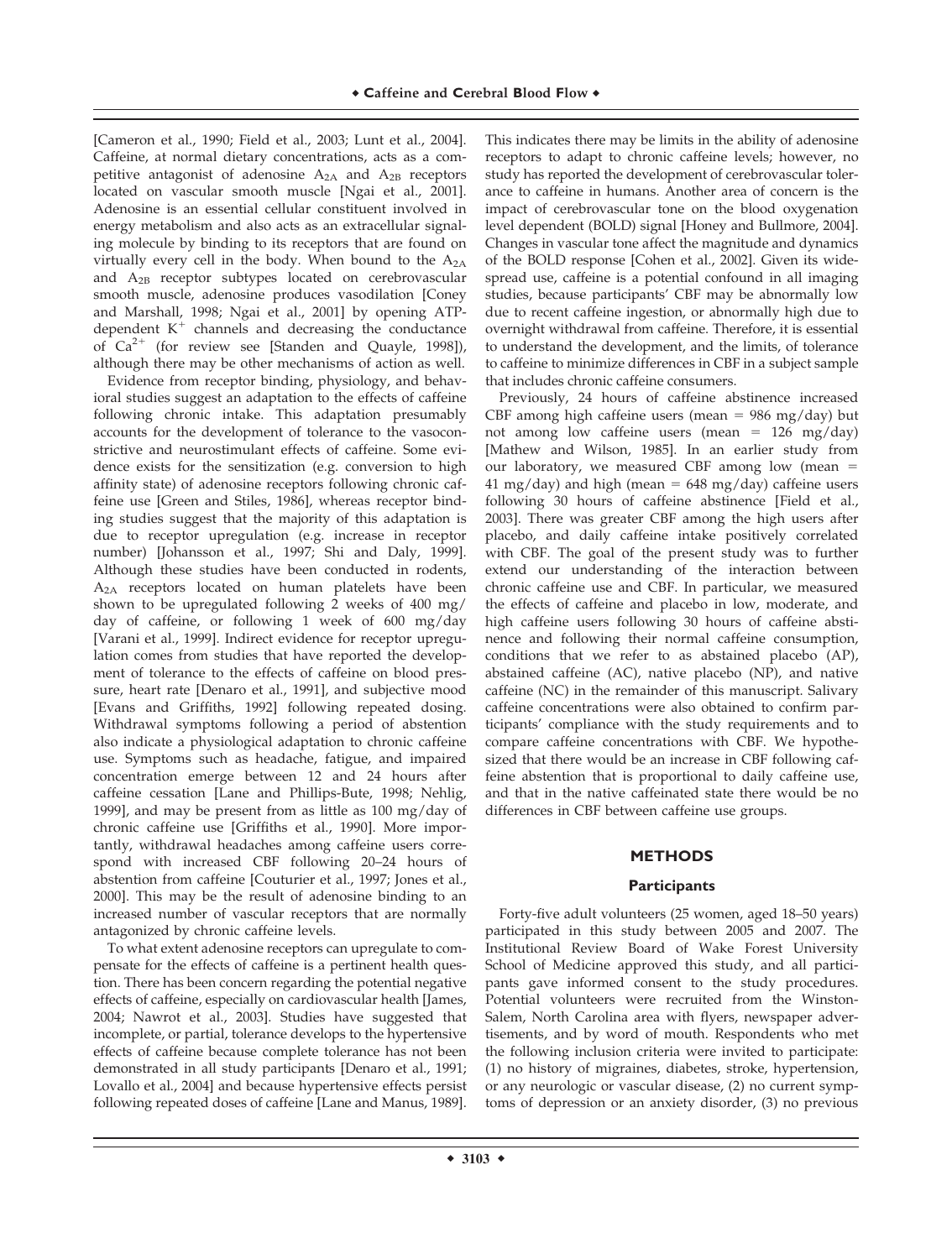brain surgery or serious CNS trauma, (4) no use of vasoactive medications, (5) no current abuse of alcohol or illicit drugs, (6) visual acuity able to be corrected to 20/40, and (7) no MR incompatible implanted devices. Participants' average daily caffeine intake was estimated from their responses to a 7-day caffeine consumption diary (7-day CCD; Addicott et al., 2008) modified from the Caffeine Consumption Questionnaire [Landrum, 1992] and from data on the caffeine content of common beverages (Center for Science in the Public Interest web site, www.cspinet.org, published July 1997). Participants were then identified by their daily caffeine use as "low users" ( $n = 18$ ;  $< 200$  mg/day), "moderate users" ( $n = 9$ ; 200–600 mg/day), and "high users" ( $n = 18$ ; > 600 mg/day). Although there is no currently accepted cut offs for categorizing caffeine use levels, group divisions used here are consistent with previous work [Schuh and Griffiths, 1997; Tinley et al., 2003]. In addition, we present analyses that correlate caffeine use with CBF to supplement findings based on these groupings. The average daily caffeine use (mg/day) recorded in the participants' 7-day CCD was converted into body-weight adjusted caffeine use (mg/ kg/day) using participants' weight taken at the first visit.

Participant characteristics appear in Table I. There were expected differences between groups in daily caffeine use  $(mg/day)$  (one-way analysis of variance, ANOVA:  $F(2,42) =$ 146.90,  $p < 0.001$ ; Bonferroni *t*-tests: low  $<$  moderate  $<$  high,  $p < 0.001$ ) and in body-weight adjusted caffeine use (mg/ kg/day) ( $F(2,42) = 54.17$ ,  $p < 0.001$ ; t-tests: low < moderate,  $p < 0.05$ ; low and moderate  $<$  high,  $p < 0.001$ ). Differences between groups in weight (1-way ANOVA), gender, race, cigarette use, and oral birth control use  $(\chi^2$  tests) were not significant. Groups differed slightly in age  $(F(2,42) = 6.56,$  $p < 0.005$ ) with low users being younger than high users  $(p < 0.005)$ . Since age correlated with some measures of CBF, it was used as a covariate in CBF analyses.

# **Study Design**

Each participant underwent quantitative perfusion imaging on four separate occasions in a randomized, double-

**TABLE I. Participant characteristics**

|                    | Low users | Moderate users | High users |
|--------------------|-----------|----------------|------------|
| Mean (SD)          | $n = 18$  | $n = 9$        | $n = 18$   |
| Age                | 27(5)     | 32(10)         | 37(10)     |
| Weight (lbs)       | 144 (23)  | 176 (27)       | 168 (47)   |
| Caffeine use       |           |                |            |
| mg/day             | 45 (38)   | 405 (103)      | 950 (237)  |
| mg/kg/day          | 0.8(0.7)  | 5.1(1.2)       | 13.3(5.6)  |
| Frequencies        |           |                |            |
| Male/female        | 8/10      | 3/6            | 9/9        |
| Race $(C/AA/H/A)$  | 10/5/2/1  | 6/2/1/0        | 15/1/1/1   |
| Cigarette users    | 0         | З              | З          |
| Oral birth control |           | 3              | 3          |

C, Caucasian; AA, African American; H, Hispanic; A, Asian.

blind study design. Test sessions were at least 1 week apart to allow participants to resume normal caffeine use between scans. Two of these scans followed participants' normal caffeine use (native state) and two followed abstention from caffeine (abstained state). For the native state, participants were instructed to continue their normal daily caffeine usage until 15 min before their scheduled visit. For the abstained state, participants were instructed to avoid consuming any foods, beverages, or drugs that contain caffeine for 30 hours before their scheduled visit. This duration of abstinence was selected so that caffeine concentrations would most likely be below detection threshold  $(0.2 \text{ µg/ml})$  at the time of testing. Caffeine use or abstention from use during the 30 hours before a scan visit was verified with a 3-day CCD. In addition, a saliva sample was obtained upon arrival to the scan visit to verify compliance with study requirements. Saliva samples were collected using Salivettes $^{(8)}$  (Sarstedt, Inc. Newton, NC), and caffeine concentrations were assayed by HPLC (Global Lifescience Solutions, LLC, Ann Arbor, MI).

Following the first saliva sample, participants ingested a capsule containing placebo or caffeine (250 mg, anhydrous). A second saliva sample was obtained 1 hour after drug administration to measure the varied levels of caffeine in each participant. Respiration rate, end-tidal  $CO<sub>2</sub>$ , oxygen saturation (Capnocheck<sup>®</sup> II, SIMS BCI Inc., Waukesha, WI), heart rate, and blood pressure (IVAC vital check model 4410, ALARIS medical systems, Dublin, OH) were also recorded when the saliva samples were collected. Immediately following collection of the second saliva sample, participants were placed in the MRI scanner. Structural, functional (results to be reported elsewhere), and perfusion imaging were completed. The perfusion scan was collected approximately 1.5–2 hours after drug administration. During the perfusion sequence, participants were instructed to maintain their gaze on a fixation cross (E-Prime, Psychology Software Tools, Pittsburgh, PA) delivered through MR-compatible virtual reality goggles (Resonance Technology Inc., Los Angeles, CA). Participants' wakefulness throughout the scan was monitored via an infrared camera embedded in the goggles. Participants were scanned within the 3 hours of their peak caffeine use as determined by the 7-day CCD.

### **Image Acquisition**

Imaging experiments were performed on a 1.5 T GE scanner (Twin-speed; GE Healthcare, Milwaukee, WI) with a 4-channel neurovascular MR coil array (MEDRAD, Inc. USA, Warrendale, PA). The imaging protocol consisted of a high-resolution anatomical image for tissue classification and a perfusion-weighted image to measure CBF.

A T<sub>1</sub>-weighted structural scan was acquired using an Inversion Prepared 3D Spoiled Gradient Echo; IR-3DSPGR [Mugler and Brookeman, 1990]. The parameters for this scan were as follows: TE =  $2.60$  msec, TR =  $9.00$  msec,  $TI = 600$  msec, bandwidth = 16.93 kHz, flip angle = 20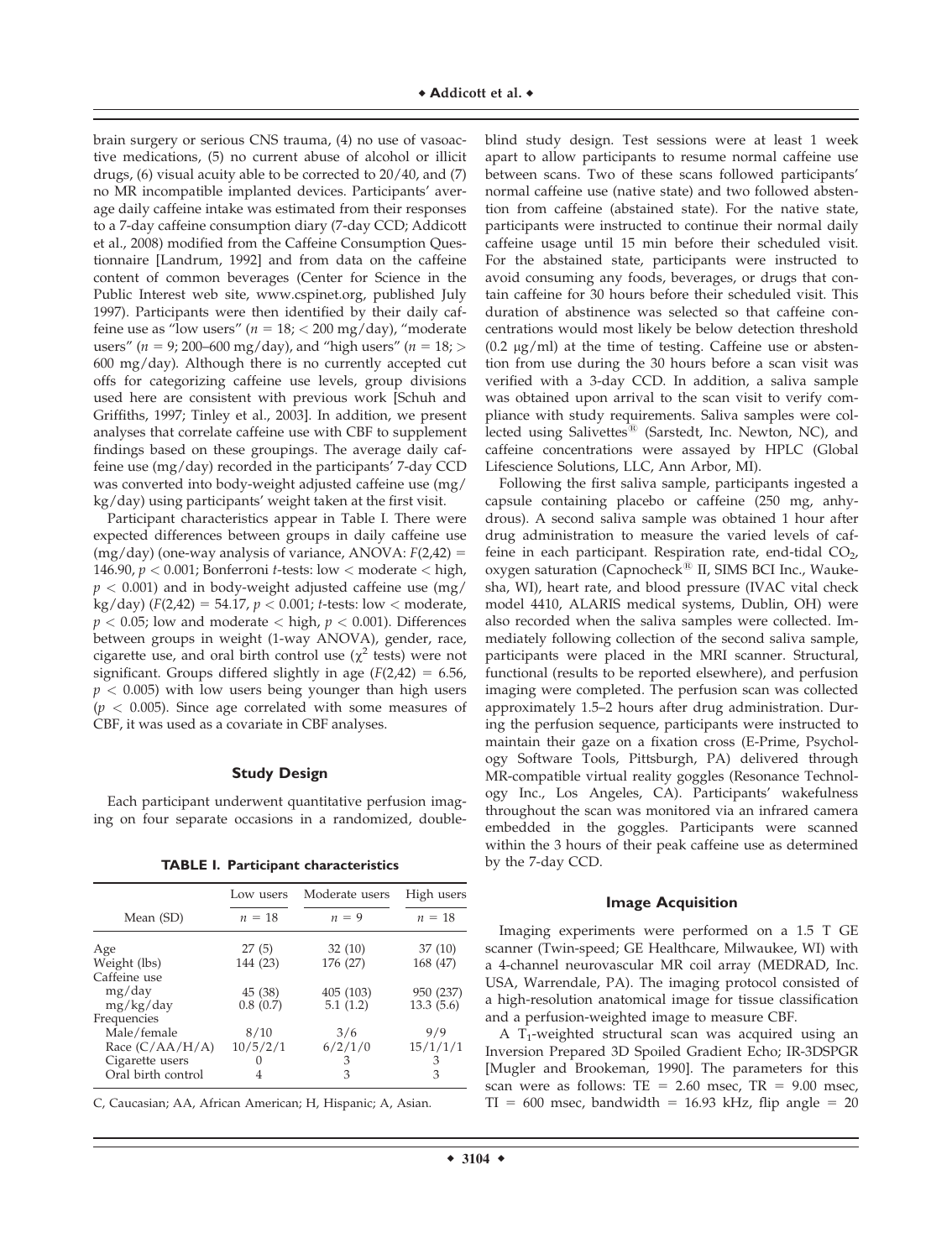degrees, field of view = 240 mm (frequency)  $\times$  240 mm (phase), and an acquisition matrix of 256 (frequency)  $\times$ 256 (phase), 124 slices, 1.5 mm thickness, 0 mm slice gap, and an in-plane resolution of 0.94 mm.

CBF was measured with QUantitative Imaging of Perfusion using Single Subtraction with Thin Slice  $TI_1$  Periodic Saturation: QUIPSS II TIPS, also known as Q2TIPS [Luh et al., 1999] with Flow-sensitive Alternative Inversion Recovery (FAIR) encoding [Kim and Tsekos, 1997]. Images were acquired with a single shot gradient echo Echo Planar Imaging (EPI) sequence [Mansfield, 1977]. To improve perfusion sensitivity by minimizing slice imperfections [Frank et al., 1997; Yongbi et al., 1999], a C-shaped frequency offset corrected inversion pulse ( $\beta$  = 1361,  $\mu$  = 6) [Ordidge et al., 1996] was used for tagging the blood. Very selective saturation (VSS) pulses were used [Tran et al., 2000] and applied every 25 msec between 800 ms (TI<sub>1</sub>) [Wang et al., 2002] and 1,200 msec (TI<sub>1s</sub>) to minimize the uncertainty of the labeled blood's transit time to the imaging slice [Wong et al., 1998a]. Three VSS pulses were also applied immediately before and after the inversion pulses to suppress tissue signal in the imaging plane. The Q2TIPS-FAIR sequence consisted of 80 alternating sliceselective and non-selective radiofrequency inversion pulses (label/control pairs) to improve the signal to noise ratio (imaging time 8 min 36 seconds). These label/control pairs are pair-wise subtracted then averaged to generate a perfusion-weighted image. The first 36 seconds (10 volumes with an initial 6 second quiescent delay) were used to establish steady state. After the initial 6 seconds, a singleshot EPI proton density  $(M_0)$  image was acquired. The mean white matter signal from the  $M_0$  image was used to scale perfusion-weighted images to accurately calculate absolute quantitative CBF maps according to the general kinetic model [Buxton et al., 1998]. Immediately after the EPI 90 degree excitation RF pulse, a bipolar diffusion gradient with an equivalent  $b$  value of 5.25 mm<sup>2</sup>/sec was used to suppress intraarterial spins [Yang et al., 1998]. The 10 oblique slices were parallel to the AC/PC line (2 slices below and 8 slices above the AC/PC line, 8 mm thickness, 0 mm slice gap) and were acquired inferior to superior. Additional parameters of interest for the Q2TIPS-FAIR-EPI sequence used in this experiment are as follows:  $TE =$ 30.4 msec, TR = 3,000 sec, TI = 2,000 msec, bandwidth = 62.5 kHz, flip angle = 90 degrees, field of view =  $240$  mm (frequency)  $\times$  240 mm (phase), and an acquisition matrix of 64 (frequency)  $\times$  40 (phase).

#### **Data Analysis**

Perfusion data were preprocessed using SPM99 software (Wellcome Department of Imaging Neuroscience, Institute of Neurology, London). The reconstructed control and label images were motion corrected with a six-parameter rigid body transformation using SPM99. After motion correction, control/label images were pair wise subtracted; the different images were averaged; and quantitative perfusion maps were calculated from the equation:

$$
CBF = \frac{\Delta M (TI_2)}{2 M_{0,\, blood} \alpha TI_1 q_p (T_{1,\, tissue},\ T_{1,\, blood},\ TI_2} e^{\left(\frac{ T_{12}}{T_1,\, blood}\right)}
$$

where CBF is the cerebral blood flow,  $\Delta M(TI_2)$  is the mean difference in the signal intensity between the label and control images,  $M_{0,blood}$  is the equilibrium magnetization of blood,  $\alpha$  is the tagging efficiency,  $TI_1$  is the time duration of the tagging bolus,  $TI_2$  is the inversion time of each slice, and  $T_{1, \text{blood}}$  is the longitudinal relaxation time of blood,  $q_n$  is a correction factor that accounts for the difference between the  $T_1$  of blood and the  $T_1$  of brain tissue [Wong et al., 1998a]. For this study, the correction factor  $q_p$  was assumed to be 1, which is a reasonable approximation when the  $T_1$  of blood and the  $T_1$  of brain tissue are similar. Based on the literature, the  $T_1$  of blood was assumed to be 1,200 ms at 1.5T [Simonetti et al., 1996]. The inversion efficiency was measured to be 0.95 from another experiment (data not shown). The  $M_{0,\text{blood}}$  is approximated from the  $M_{0,\text{white matter}}$ , which is measured directly from the  $M_0$  image acquired with the perfusion weighted images [Wong et al., 1998a].

Tissue probability maps were created using an SPM99 automated segmentation of the  $T_1$ -weighted structural scan. The  $T_1$ -weighted image was coregistered to the  $M_0$ image and the same transformation was applied to the tissue probability maps. The coregistered tissue probability maps were used to create a white matter mask (81% probability) and a gray matter mask (51% probability). Then the average signal intensity of white matter was calculated. The signal intensity of white matter and global scaling factors were applied to convert the perfusion-weighted image to a quantitative CBF map that represents the magnitude of perfusion (ml/100 g tissue/min) for each voxel. Mean gray matter CBF values were calculated by averaging the perfusion values from all the voxels contained in the gray matter mask. Images were normalized within SPM5 by warping the  $M_0$  to the SPM EPI template. The transformation was then applied to the perfusion maps. Perfusion maps were visually inspected, and no errors were detected. The normalized images were used to perform voxel-wise comparisons, which showed no regionally-specific changes after correcting for global blood flow changes. These results are not depicted, but the mean normalized images are shown in the figures to demonstrate perfusion changes.

Primary analyses were conducted using univariate analyses of variance (ANOVA). The pre- and post-drug salivary caffeine concentrations were analyzed separately with repeated-measures 2 (state)  $\times$  2 (drug)  $\times$  3 (caffeine use) ANOVAs. The same analyses were performed on pre- and post-drug measures for respiration rate, end-tidal  $CO<sub>2</sub>$ ,  $O<sub>2</sub>$ saturation, heart rate, and blood pressure. Potential interactions between gender and gray matter CBF were investigated with a 2 (state)  $\times$  2 (drug)  $\times$  2 (sex) ANOVA. There were no significant interactions between gender and any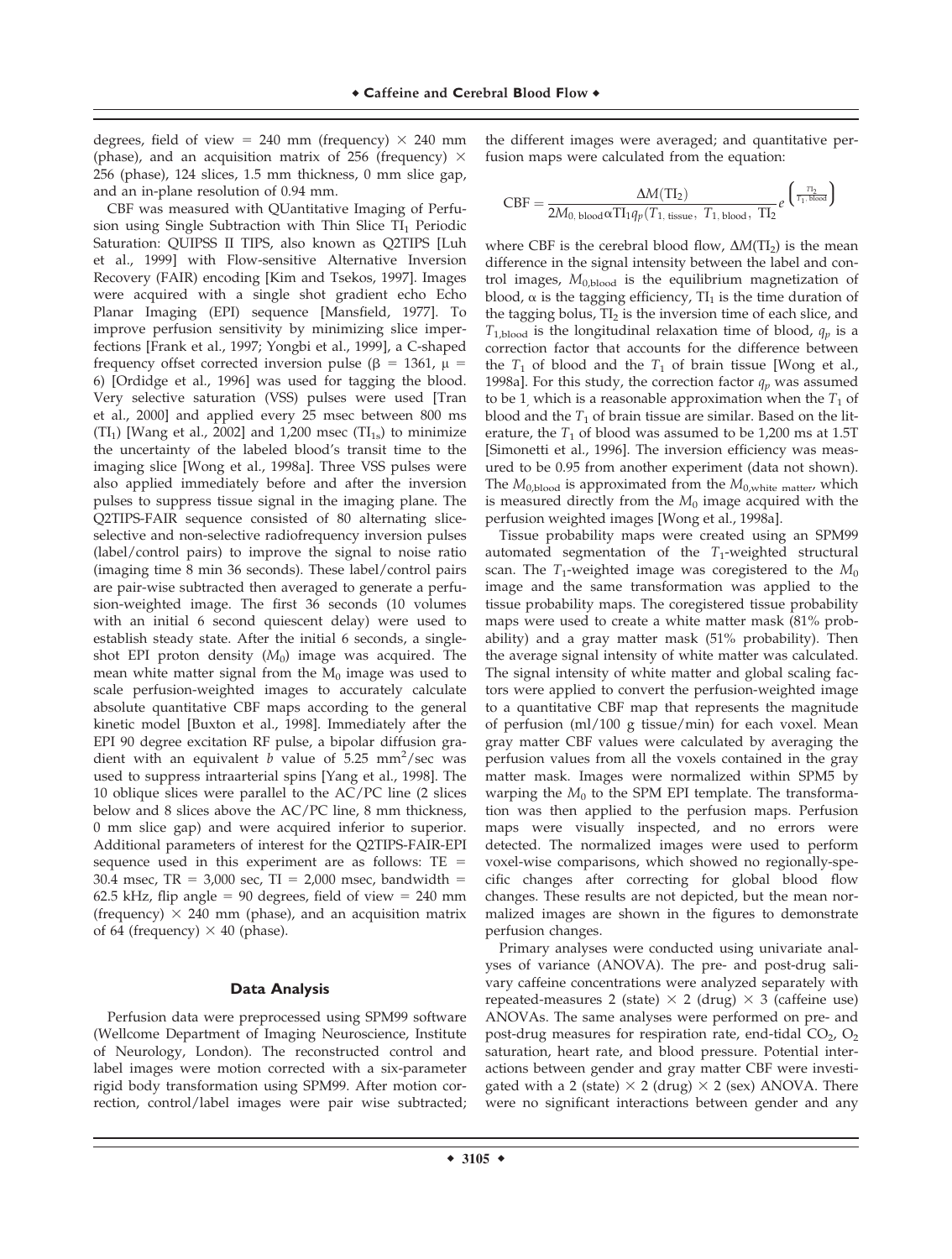of the main effects or interactions; therefore, the genders were combined in further analyses. The signal to noise ratio of the  $M_0$  images were analyzed with a 2 (state)  $\times$ 2 (drug)  $\times$  3 (caffeine use) repeated-measures ANOVA, and no significant effects were found. Gray matter CBF was analyzed with a repeated-measures 2 (state)  $\times$  2 (drug)  $\times$ 3 (caffeine use) analysis of covariance (ANCOVA) using age as the covariate. The difference from the mean age was used instead of the raw value, to avoid interfering with the main effects [Delaney and Maxwell, 1981]. Difference measures in CBF between caffeine states and drug conditions were analyzed with a 2 (state)  $\times$  3 (caffeine use) and a 2 (drug)  $\times$  3 (caffeine use) ANCOVA, respectively. Follow-up analyses included two-tailed independent-samples t-tests to measure between-caffeine use group effects, and paired-samples t-tests to measure withincaffeine use group effects. Correlations were performed using two-tailed Pearson's product-moment correlation. Analyses were conducted with SPSS version 15.0 (SPSS Inc., Chicago, IL) with alpha set to 0.05. CBF images were created with MRIcro v1.40 [Rorden and Brett, 2000].

# **RESULTS**

#### **Salivary Caffeine Concentrations**

Pre-drug salivary caffeine concentrations showed participant compliance with the study requirements (see Table II). Caffeine concentrations were near zero in the abstained state and were not different between the caffeine use groups. In the native state there were differences in caffeine concentrations between caffeine use groups (state x caffeine use interaction effect  $[F(2,42) = 18.26, p < 0.001]$ , Between-subjects' Caffeine Use effect  $[F(2,42) = 18.53, p <$ 0.001]). Since there was no effect of drug condition, caffeine concentrations were averaged from the two native state measures and significant differences were found between caffeine use groups (low  $<$  moderate [ $t(25)$  = 3.71,  $p < 0.05$ ]; low  $<$  high  $[t(34) = 5.92, p < 0.001]$ ; moderate  $\langle$  high  $[t(25) = 2.35, p \langle 0.05]$ .

**TABLE II. Salivary caffeine concentrations for pre- and post-drug administration in the placebo and caffeine drug conditions**

|                 | Placebo     |            | Caffeine   |            |
|-----------------|-------------|------------|------------|------------|
|                 | Pre-        | Post-      | Pre-       | Post-      |
| Abstained state |             |            |            |            |
| Low users       | 0.14(0.39)  | 0.22(0.53) | 0.07(0.13) | 4.03(2.00) |
| Moderate users  | 0.20(0.31)  | 0.18(0.26) | 0.17(0.23) | 3.69(2.01) |
| High users      | 0.08(0.12)  | 0.09(0.14) | 0.18(0.33) | 3.79(1.84) |
| Native state    |             |            |            |            |
| Low users       | 0.28(0.36)  | 0.28(0.38) | 0.36(0.45) | 4.26(1.45) |
| Moderate users  | 1.68(1.30)  | 1.72(1.33) | 1.85(1.96) | 5.72(2.33) |
| High users      | 3.76 (2.77) | 3.44(2.90) | 4.27(2.90) | 7.29(4.16) |

Shown are the group means (SD) in  $\mu$ g/ml.

As expected, post-drug salivary caffeine concentrations increased from pre-drug levels in the caffeine conditions, but not in the placebo conditions (drug effect  $[F(1,42) =$ 189.08,  $p < 0.001$ ]). Post-drug caffeine concentrations were greater in the native state than in the abstained state and depended on caffeine use group (state x caffeine use interaction effect  $[F(2,42) = 11.86, p < 0.001]$ ). Differences between caffeine use groups were observed in the NP condition (low < moderate  $[t(25) = 4.30, p < 0.001]$ , low < high  $[t(34) = 4.58, p < 0.001]$ ). The state x drug interaction did not reach significance, but there were greater caffeine concentrations in the NC than the AC condition for moderate ( $t(8) = 3.21$ ,  $p < 0.05$ ) and high users ( $t(17) = 4.01$ ,  $p < 0.005$ ).

There were no main effects or interactions in the preand post-drug measures of respiration rate, end-tidal  $CO<sub>2</sub>$ , or  $O<sub>2</sub>$  saturation, nor did any of these post-drug measures correlate with CBF in each of the four state  $\times$  drug conditions. The average pre-drug levels were: respiration rate:  $16.1 \pm 3.5$  breaths/min, end-tidal CO<sub>2</sub>:  $36.6\% \pm 4.5\%$ , and oxygen saturation: 97.1%  $\pm$  1.1%. The average post-drug levels were: respiration rate:  $15.6 \pm 3.4$  breaths/min, endtidal CO<sub>2</sub>: 35.9%  $\pm$  5.2%, and oxygen saturation: 97.3%  $\pm$ 1.2%. There were expected changes in heart rate and blood pressure. Following caffeine administration, heart rate decreased by an average of 8 beats/min from a resting rate of 74 beats/min, and blood pressure increased by an average of 3.0/2.4 mmHg from a mean resting value of 121/70 mmHg. These changes are similar to previously published reports on the effects of caffeine on blood pressure [Nurminen et al., 1999].

# **Cerebral Perfusion**

Caffeine reduced gray matter CBF by 27% to approximately 60 ml/100 g of tissue/min across all caffeine users, although the decrease was larger in the abstained state (33%) than in the native state (20%; see Fig. 1). The effects of caffeine on CBF depended on the caffeine state  $(F(1,41))$  $=$  21.81,  $p < 0.001$ ), drug condition (F(1,41) = 190.73,  $p <$  $0.001$ ), and the level of caffeine use (state x drug x caffeine use interaction effect  $[F(2,41) = 8.26, p < 0.005]$ ). Caffeine reduced CBF within each caffeine use group in both the abstained state (low  $[t(17) = 7.85, p < 0.001]$ , moderate  $[t(8) = 5.78, p < 0.001]$ , and high  $[t(17) = 8.88, p < 0.001]$ and the native state (low  $[t(17) = 6.77, p < 0.001]$ , moderate  $[t(8) = 4.36, p < 0.005]$ , and high  $[t(17) = 3.13, p <$ 0.05]). Differences in CBF between caffeine users in the AP and NP conditions appear to be driving the interaction effect. The low users exhibited virtually no difference between these conditions, whereas there was a considerable increase in CBF in the AP condition relative to the NP condition among the moderate users  $(t(8) = 4.78, p <$ 0.005) and high users ( $t(17) = 5.90$ ,  $p < 0.001$ ). Compared with the low users, high users had greater CBF in the AP condition ( $t(34) = 2.46$ ,  $p < 0.05$ ) and had a trend for greater CBF in the AC condition ( $t(34) = 1.97$ ,  $p = 0.057$ );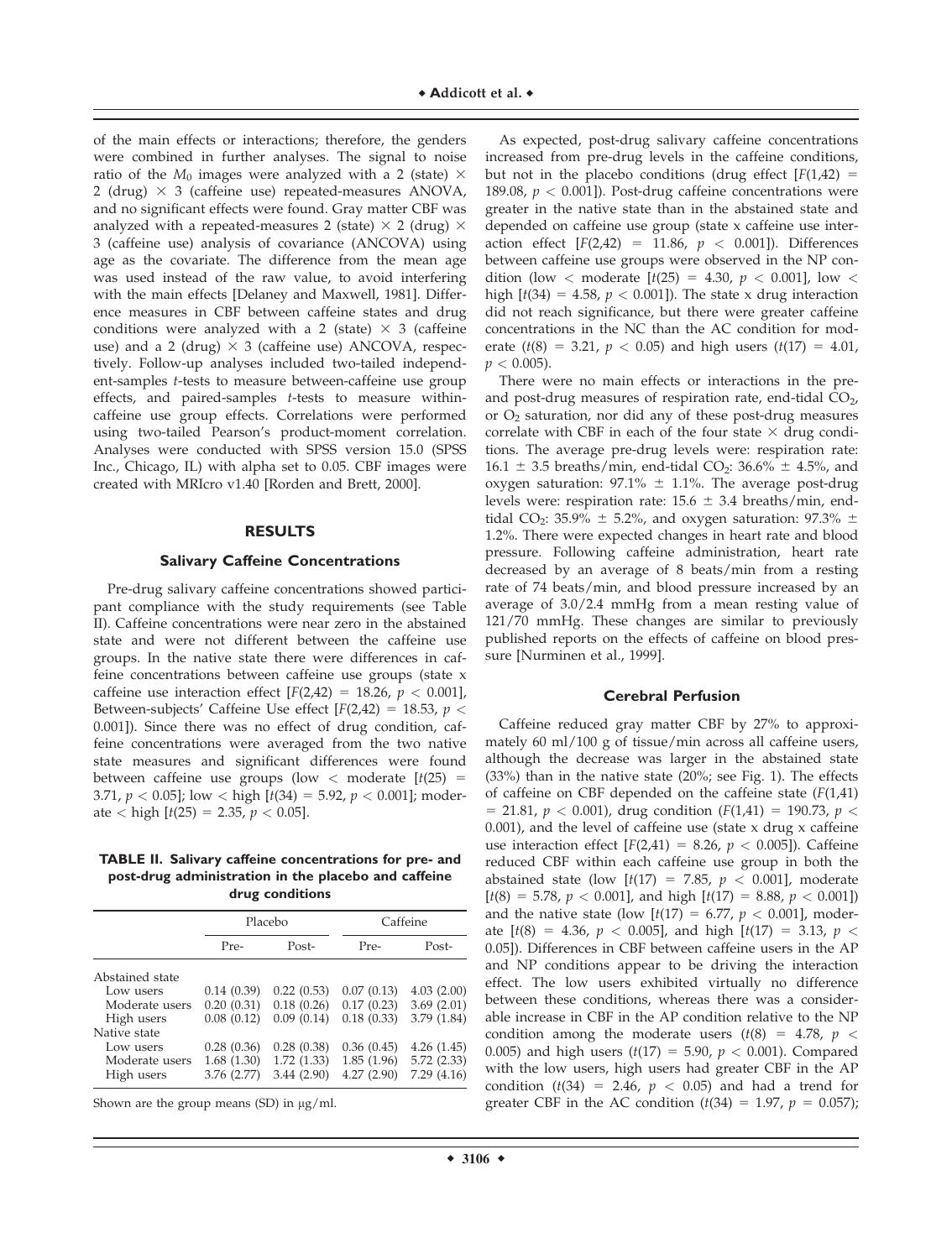

#### **Figure 1.**

Gray matter CBF means for placebo and caffeine conditions in the abstained and native caffeinated states among all subjects. Caffeine, relative to placebo, reduced CBF in both states within each caffeine use group. High users had greater CBF than low users in the abstained placebo condition ( $p < 0.05$ ), and there was greater CBF in the abstained placebo condition than in the native placebo condition for the moderate and high ( $p < 0.05$ ), but not the low users. The repeated-measures ANOVA interaction between drug condition, caffeine state, and caffeine use was significant ( $p < 0.005$ ). Error bars are SEM.

high users also had a trend for less CBF in the NP condition ( $t(34) = 1.67$ ,  $p = 0.104$ ). The difference between moderate and low users in the AP condition approached significance as well ( $t(25) = 1.91$ ,  $p = 0.068$ ). Potential contributions of other between-group differences to the 3-way interaction effect were investigated with further analyses.

To investigate how the *caffeine states* contributed to the state x drug x caffeine use interaction effect, differences in CBF between drug conditions in each state (abstained pla $cebo - abstained caffeine, AP-AC; native placebo - native$ caffeine, NP-NC) were calculated (see Fig. 2). The effects of caffeine on CBF differed between caffeine users in the native state but not in the abstained state (state x caffeine use  $[F(2,41) = 8.26, p < 0.005]$ . In the native state, high users exhibited a smaller caffeine-induced reduction in CBF than low users  $(t(34) = 3.53, p < 0.005)$  and there was a trend for high users to have a smaller reduction than moderate users ( $t(25) = 2.06$ ,  $p = 0.050$ ). There was also a greater reduction in CBF following caffeine in the abstained state than in the native state for moderate  $(t(8))$  $=$  5.90,  $p < 0.001$ ) and high users ( $t(17) = 5.36$ ,  $p < 0.001$ ). Figure 3 illustrates the average whole brain CBF in the NP and NC conditions. The reduced CBF following caffeine administration is most evident in the low user group.

Since the quantification of caffeine use groups was arbitrary, correlational analyses were conducted between changes in CBF and body-weight adjusted caffeine use (mg/kg/day). Caffeine use was normalized by taking the square root of the usage in mg/kg/day to produce a more

uniform distribution along the abscissa. There was a negative correlation between caffeine use and the difference between placebo and caffeine conditions in the native state (NP-NC;  $r = -0.48$ ,  $p < 0.005$ ; see Fig. 4). Correlations between the percent change and caffeine use were similar  $(r = -0.48, p < 0.005).$ 

To investigate how the drug conditions contributed to the state x drug x caffeine use interaction effect, difference in CBF between states for each drug condition (abstained pla $cebo$  – native placebo, AP-NP; abstained caffeine – native caffeine, AC-NC) were calculated (see Fig. 5). Differences in CBF varied within the placebo condition, but not within the caffeine condition (drug x caffeine use  $[F(2,41) = 8.26,$  $p < 0.005$ ]), and the effects of caffeine on CBF were dependent on the caffeine use group (between-group effect  $[F(2,41) = 5.72, p < 0.05]$ . There was a greater difference in CBF between placebo conditions in the high users compared to the low users  $(t(34) = 4.23, p < 0.001)$  and in the moderate users compared to the low users  $(t(25) = 2.66$ ,  $p < 0.05$ ). Additionally, there was a greater difference in CBF in the AP-NP condition than in the AC-NC condition among moderate ( $t(8) = 5.90$ ,  $p < 0.001$ ) and high users  $(t(17) = 5.36, p < 0.001)$ . Figure 6 illustrates the average whole brain CBF for the three groups in the AP and NP conditions. The increased CBF in the high users following caffeine abstention compared to the low and high users' native state is evident. There was a positive correlation between caffeine use and the difference between abstained state and native state during the placebo condition (AP-NP;  $r = 0.62$ ,  $p < 0.001$ ; see Fig. 7). Correlations between





Shown are the differences in CBF between drug conditions in each caffeine state to explore the repeated-measures ANOVA interaction between caffeine use and caffeine state. In the abstained state (AP-AC), caffeine reduced CBF equally among the caffeine use groups. In the native state (NP-NC), caffeine reduced CBF more among the low users than the high users  $(p < 0.005)$ . Reductions in CBF following caffeine were smaller among the moderate and high users in the native state compared to the abstained state  $(p < 0.001)$ . Error bars are SEM.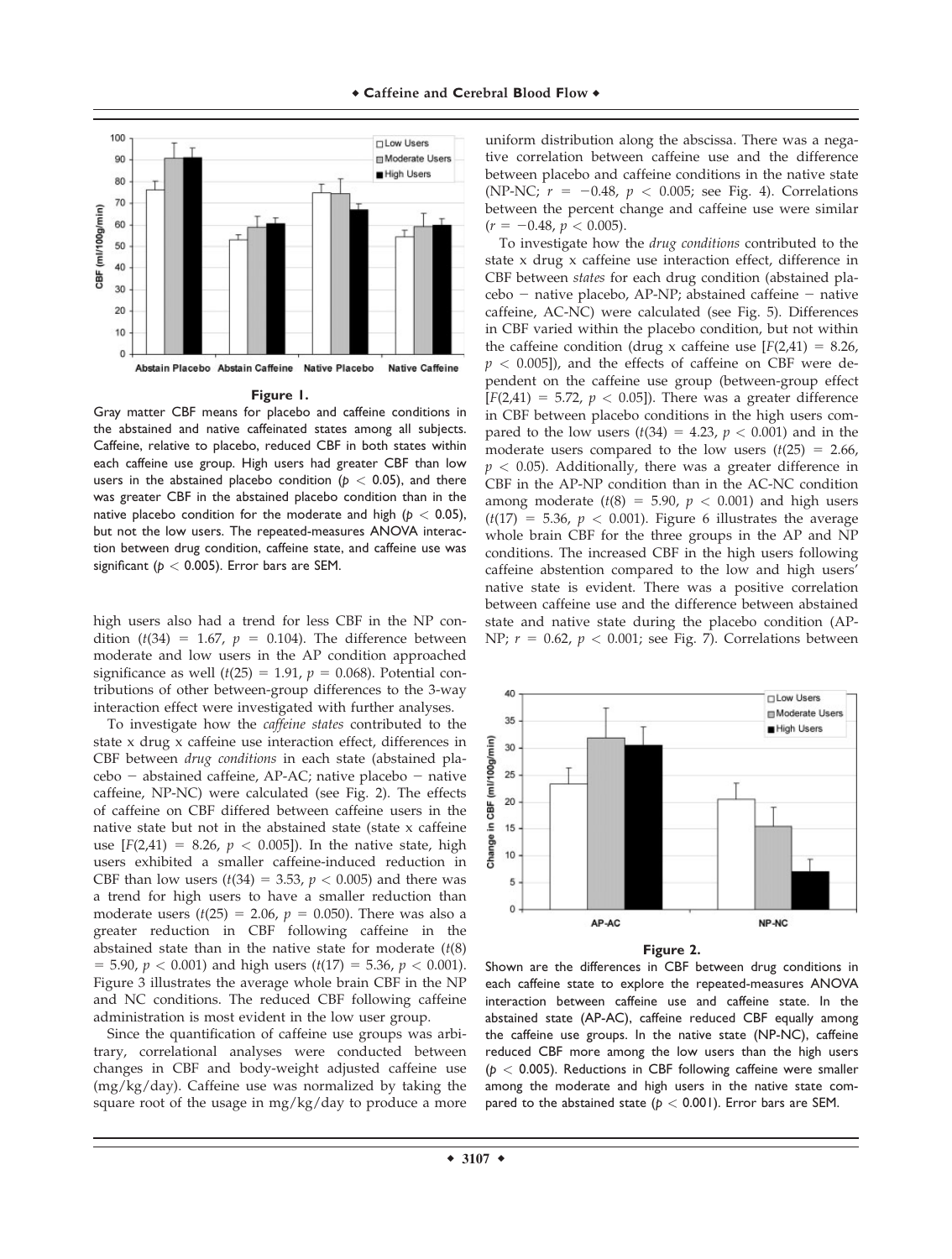

**Figure 3.**

Average CBF maps (at MNI coordinates  $z = 14$ ) of the low, moderate, and high caffeine users in the native placebo and native caffeine conditions. The difference in CBF following caffeine was greatest among the low users, followed by the moderate users, and the smallest difference was among the high users.

the percent change and caffeine use were similar ( $r = 0.60$ ,  $p < 0.001$ ).

Correlations between caffeine use and CBF in each of the four state by drug conditions were also performed. Similar to the previous study by Field et al. [2003], there was a significant relationship between CBF and caffeine use in the AP condition ( $r = 0.42$ ,  $p < 0.005$ ). A correlation was also found in the AC condition ( $r = 0.31$ ,  $p < 0.05$ ). This relationship did not reach significance in the native state. There were no correlations between CBF and salivary caffeine concentrations in any of the state by drug conditions.

# **DISCUSSION**

We investigated the effects of caffeine and placebo in a native caffeinated state and following 30 hours of caffeine abstention among low, moderate, and high caffeine users. As expected, caffeine (250 mg) reduced gray matter CBF in both the abstained and native states, and the extent of this reduction in the native state depended on the amount of daily caffeine use. We hypothesized that there would be a step-wise increase in CBF across low, moderate, and high users in the AP condition, and that CBF would be equal



**Figure 4.**

Correlation between the reduction in CBF following caffeine in the native state (NP-NC) and caffeine use. Caffeine produced smaller reductions in CBF as daily caffeine use increased  $(r =$  $-0.48$ ,  $p < 0.005$ ).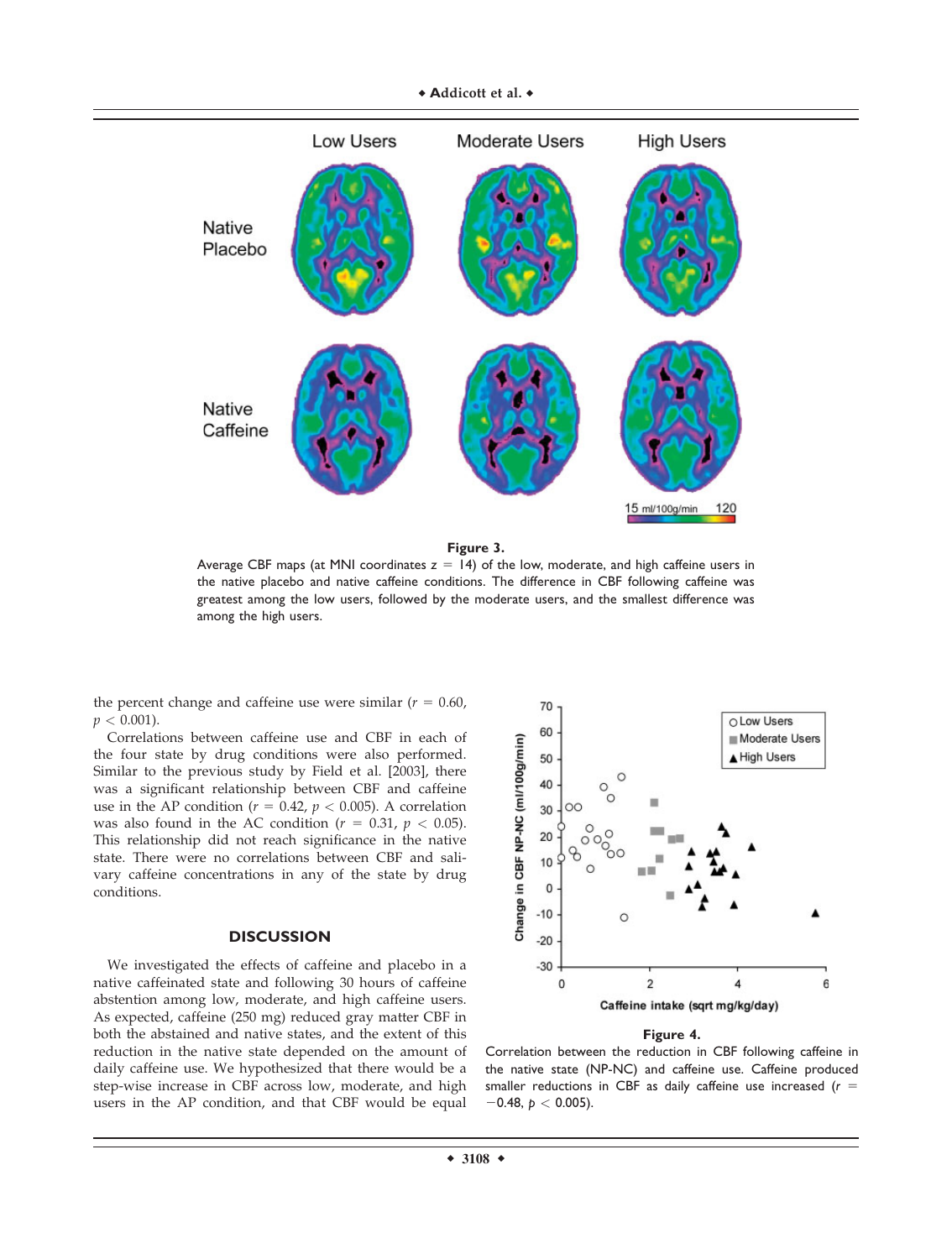



Shown are the differences in CBF between caffeine states in each drug condition to explore the repeated-measures ANOVA interaction between caffeine use and caffeine state. Differences in CBF between the abstained and native state are apparent in the placebo condition (AP-NP). The difference in CBF in the placebo condition was greater among the high users than the low users  $(p < 0.001)$ , and the difference in the placebo condition was greater than the difference in the caffeine condition for the moderate and high users ( $p < 0.001$ ). Error bars are SEM.

among the three groups in the NP condition. There was a positive correlation between daily caffeine use and CBF in the AP condition, but the average CBF was similar between moderate and high users, and in the NP condition, there was a trend for high users to have slightly less CBF than moderate and low users. These differences contributed to the 3-way interaction effect found between caffeine state, drug condition, and caffeine use group.

Our interpretation is that, during chronic caffeine use, vascular adenosine receptors are upregulated to preserve the CBF at a level that would have existed if the individual had remained caffeine-naïve. In the AP condition, this upregulation is evidenced by the increased CBF among the moderate and high users and the positive correlation between the absolute CBF and daily caffeine use. However, equal CBF between the moderate and high users suggests that receptor upregulation is not entirely proportional to caffeine use history. Either adenosine upregulation has reached an upper threshold following moderate use, or the binding of adenosine to an increased number of free receptors has produced maximum vasodilation of the blood vessels.

In the AC condition, the 250 mg dose of caffeine resulted in slightly greater CBF in the high users than the low users, and this supports our hypothesis that high



# **Figure 6.**

Average CBF maps (at MNI coordinates  $z = 14$ ) of the low, moderate, and high caffeine users in the abstained placebo and native placebo conditions. Although there is virtually no difference in CBF between the two states among the low users, increased CBF following abstention is apparent among the moderate and high users.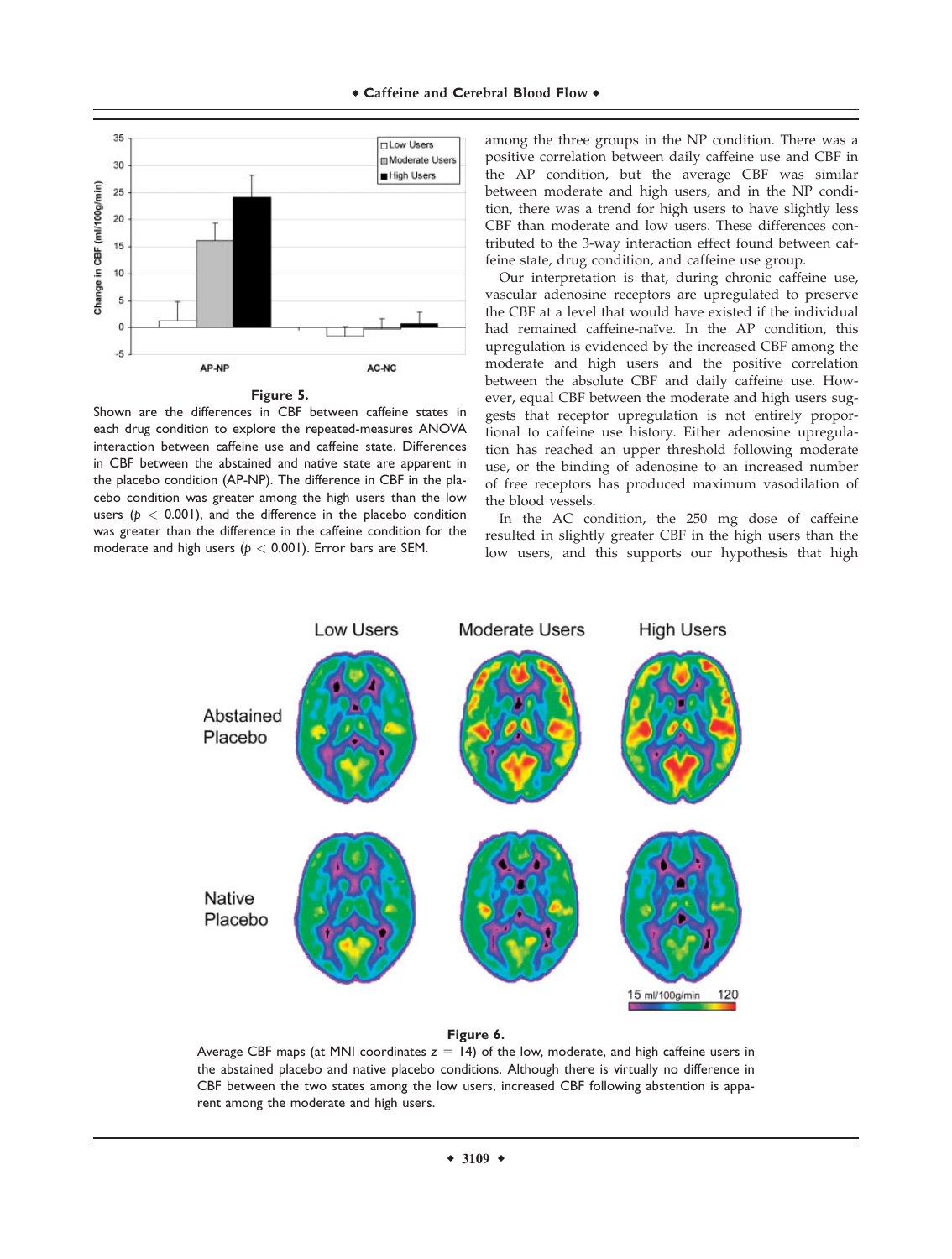

**Figure 7.**

Correlation between the reduction in CBF from the abstained state to the native state (AP-NP) and caffeine use. The difference in CBF increased as daily caffeine use increased  $(r = 0.62,$  $p < 0.001$ ).

users have more adenosine receptors. Alternatively, a dose of caffeine that had been adjusted for caffeine use history may have equalized post-dose CBF, which would be advantageous if caffeine use history were a possible confound in the study. However, caffeine reduced CBF similarly across the three groups and the post-dose CBF values were not significantly different. Therefore, it appears that this bolus dose of caffeine either produced maximum binding of available adenosine receptors, or it produced maximum vasoconstriction of the blood vessels. This is further supported by the fact that a dose of caffeine in the native state did not reduce CBF to a lower level than in the abstained state.

In the NP condition, there was similar CBF despite a step-wise increase in salivary [CAF] across the three groups, which indicates the development of tolerance. However, high users had a trend towards less CBF than the low users, and this trend contributed to the significant relationship between caffeine use history and the difference in CBF from the AP to the NP condition. This suggests that a withdrawal, or ''rebound,'' effect on CBF is roughly proportional to daily caffeine use. Last, there was no difference in CBF between groups in the NC condition, nor were there differences in [CAF], possibly because of higher rates of metabolism among the moderate and high users [Berthou et al., 1995]. Interestingly, there was no difference in CBF between the AC and NC conditions, even though there was greater [CAF] in the NC condition

among the moderate and high users. This supports the previous conclusion that a bolus dose of 250 mg (or possibly less) will produce maximum vasoconstriction. The difference in CBF from the NP to the NC condition may be indicative of the availability of adenosine receptors following normal caffeine use. As daily caffeine use increases, the number of free receptors decreases, and the amount of vasoconstriction possible is reduced. Similarly, a recent study showed a greater venous signal reduction in caffeine abstinent volunteers compared with regular caffeine users in a nonwithdrawn state after a 200 mg dose of caffeine [Sedlacik et al., 2008]. In the current study, the high users appear to have fewer free receptors than the low and moderate users, suggesting an incomplete adaptation.

The results of this study have health relevance. As James [2004] noted, the concerns regarding health risks associated with caffeine usage are often dampened by the belief that tolerance develops to the hypertensive and vasoconstrictive effects of caffeine [Robertson et al., 1981]. Specifically, caffeine reliably increases blood pressure when plasma caffeine concentrations are low [Smits et al., 1985], but has less consistent effects on blood pressure after the second dose of caffeine [Lane and Manus, 1989]. As one study reported, some individuals develop tolerance to the pressor effects of caffeine following a second dose, whereas others do not [Lovallo et al., 2004]. In the cerebral vasculature, we found that caffeine reliably reduces CBF following both abstention and normal caffeine use. Therefore, peripheral and central vascular circulatory systems may adapt to caffeine by different mechanisms, and blood pressure may not be a good predictor of the effects of caffeine on CBF. Our results suggest that cerebral vascular adenosine receptors can compensate for moderate caffeine use (in this case  $\langle 600 \text{ mg}/\text{day} \rangle$  because moderate users' average CBF in the NP condition was identical to that of the low users'. Higher levels of caffeine use may not be entirely compensated for given the weak correlation between caffeine use and CBF in the AP condition and since the average CBF of the high users is not greater than moderate users' following abstention.

The results of this study also have methodological significance. The vasoconstrictive effects of caffeine along with adenosine receptor upregulation following chronic use may produce unexpected effects in perfusion studies, thus making the results difficult to interpret. This should be a consideration in functional imaging studies as well, since the BOLD signal is also affected by changes in vascular tone [Cohen et al., 2002] and, in addition to its vascular effects, caffeine antagonizes neural adenosine receptors and indirectly produces neural stimulation [Fredholm et al., 1999]. Indeed, adenosine itself is thought to play a role in the coupling of the hemodynamic response to neural activity (for review see [D'Esposito et al., 2003]) and caffeine has been found to decrease the coupling ratio between CBF and the cerebral metabolic rate of oxygen consumption [Chen and Parrish, 2008]. The problem of receptor upregulation is complicated because the extent of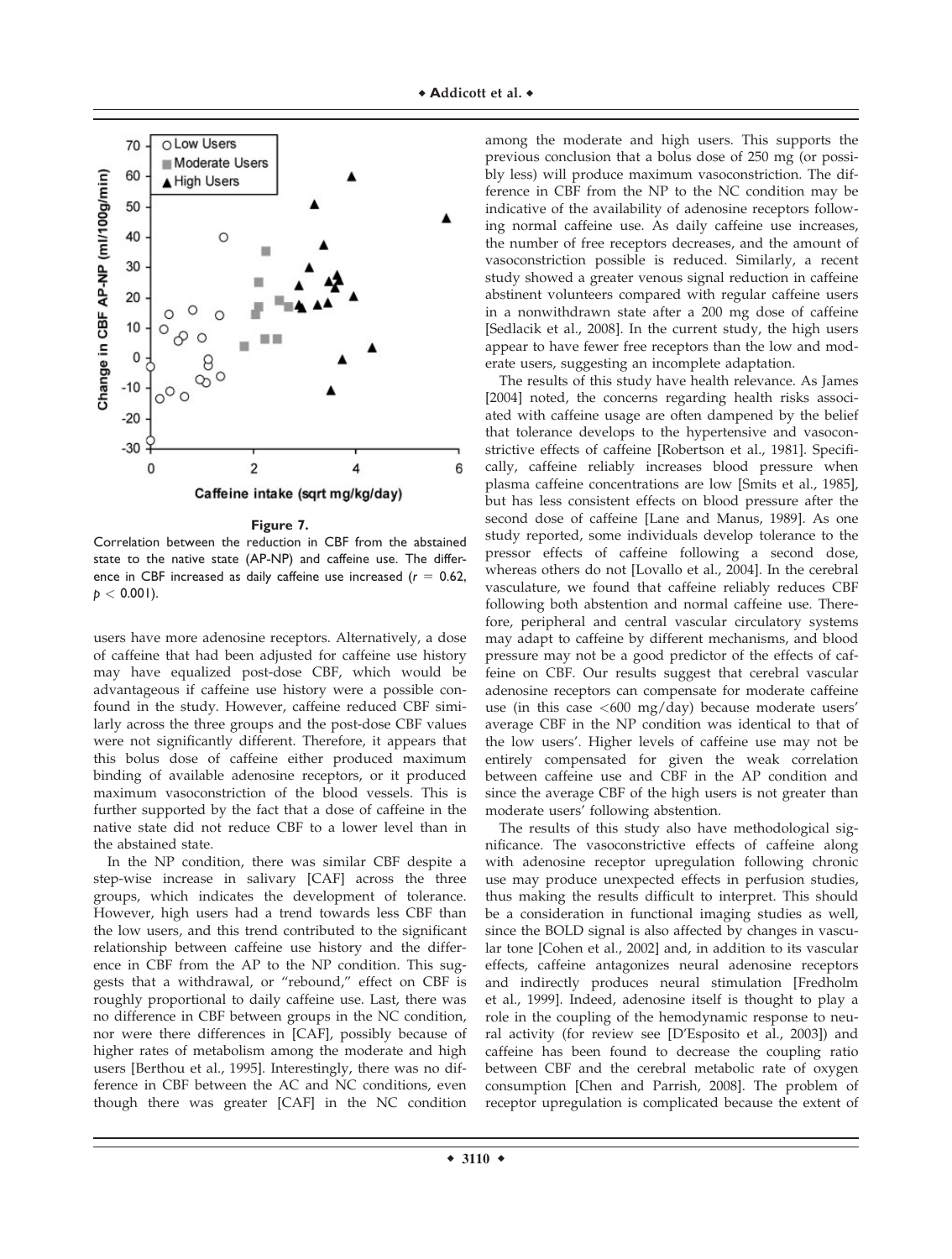receptor upregulation is dependent on the amount of caffeine used per day and therefore is unique to each individual. In fact, the effects of caffeine on the BOLD signal response amplitude in an abstained state have been shown to positively correlate with daily caffeine use [Laurienti et al., 2002]. This is possibly due to the neural effects of caffeine outweighing the vascular effects following chronic high caffeine use [Laurienti et al., 2002].

These inconsistencies raise the methodological issue of whether to instruct study participants to refrain from caffeine use before an imaging scan, although this may result in abnormally high CBF due to caffeine withdrawal, or to instruct them to continue their normal caffeine use. Ideally, we would have perfusion measurements at several time points from the time of the last caffeine ingestion to determine when differences in CBF between caffeine users are most reduced. At the time of our perfusion measurement in the NP condition, which was at least 2 hours after the last caffeine ingestion, there were no significant differences in CBF between caffeine users. However, the mean CBF for high users exhibits a trend to be lower, and depending on the variance in the sample, this difference could approach significance. To avoid this potential error, perhaps daily caffeine use that exceeds 600 mg/day should be an exclusionary criterion for imaging studies. This should not substantially affect recruitment, since the average caffeine consumption falls into the low-to-moderate range [Frary et al., 2005].

Previous studies also investigating the effects of a dose of caffeine on CBF have asked participants to refrain from dietary use of caffeine anywhere from 8 to 24 hours before the experiment and have reported decreases in CBF between 10% to 30% using positron emission tomography [Cameron et al., 1990], <sup>133</sup>Xenon inhalation [Mathew and Wilson, 1985], and pulsed arterial spin labeling [Bendlin et al., 2007; Mulderink et al., 2002]. Although invasive measures such as positron emission tomography have been considered the ''gold standard'' of CBF quantification, the use of paramagnetic or radioactive tracers poses a greater safety risk to participants than arterial spin labeling (ASL). ASL is a practical and widely used method of measuring CBF. Continuous ASL (CASL) has slightly better signal to noise, is less sensitive to transit time, and has better control of the bolus width compared with pulsed ASL (PASL) methods, but CASL requires nonstandard hardware that is not available on most clinical scanners. A newly developed method, pseudocontinuous ASL, may improve tagging efficiency and signal to noise ratio without additional hardware in future studies [Wu et al., 2007]. Currently, PASL techniques have higher inversion efficiency and lower radiofrequency (RF) power deposition than CASL. However, a limitation of PASL was the poorly defined distal edge of the labeling plane, which introduces a systematic bias to the CBF quantification. This limitation was overcome with the inventions of QUIPPS and Q2TIPS [Luh et al., 1999; Wong et al., 1998a]. QUIPPS and Q2TIPS apply a saturation pulse at a specified time after the inversion pulse to sharply define the labeling plane's distal edge, which eliminates the systematic bias. For this study, VSS pulses were used to precisely define the distal edge of the blood bolus [Tran et al., 2000]. A potential problem is if the transit of the blood is completed before the saturation pulse is applied after the inversion pulse. For this study, we used a saturation time of 800 msec to maximize the perfusion signal while defining the distal edge of the blood bolus [Campbell and Beaulieu, 2006; Wang et al., 2002; Wang and Licht, 2006; Wong et al., 1998b]. According to Yang et al. [2000], the transit times of the blood across the tagging plane in healthy adults is greater than 1,200 msec when measuring CBF with PASL FAIR methods. Although Wong et al. [1998b] has reported shorter transit times of 700–800 msec across the tagging plane when using either echo-planar imaging with signal targeting and alternating radiofrequency (EPISTAR) or proximal inversion with a control for off-resonance effects (PICORE). These smaller transit times are a direct result of the shorter tagging region in EPISTAR and PICORE than in FAIR. In the unlikely event that the saturation time of 800 msec is longer than the blood's transit time, the measured perfusion signal would be underestimated and this would result in an underestimation of the effect being studied.

In a previous study examining participants following caffeine abstention, high caffeine users given caffeine had similar anterior gray matter CBF levels as low caffeine users given placebo [Field et al., 2003] suggesting full tolerance. In the current study, this is not the case. High caffeine users in the AC condition have less CBF than low users in the AP condition. This discrepancy is noted because both studies were conducted in our laboratory and are methodologically similar. An important difference is that the results from the Field et al. [2003] study were based on a single perfusion slice segmented into anterior and posterior gray matter, whereas our results are based on the average whole brain gray matter perfusion from 10 slices. Additionally, physiological caffeine concentrations were not measured in the Field et al. [2003] study to confirm dietary caffeine abstinence. Given our larger sample of data and more thorough methodology, our current results are probably better estimates of overall CBF.

The effects of caffeine in a nonwithdrawn state are rarely studied. One impediment to this research is deciding what constitutes a nonwithdrawn or native state, given the variability of caffeine use between caffeine consumers as well as day-to-day differences in caffeine consumption within individuals. Some studies have pre-treated participants with caffeine or allowed normal dietary use before the experiment to prevent caffeine withdrawal [Heatherley et al., 2005; Warburton et al., 2001]. However, these methods either do not account for individual differences in caffeine consumption or rely on unsupervised self-administration [James and Rogers, 2005]. Another method is randomized controlled trials where participants ingest defined doses of caffeine on a daily basis while abstaining from regular dietary use [Lovallo et al., 2004]. In this case,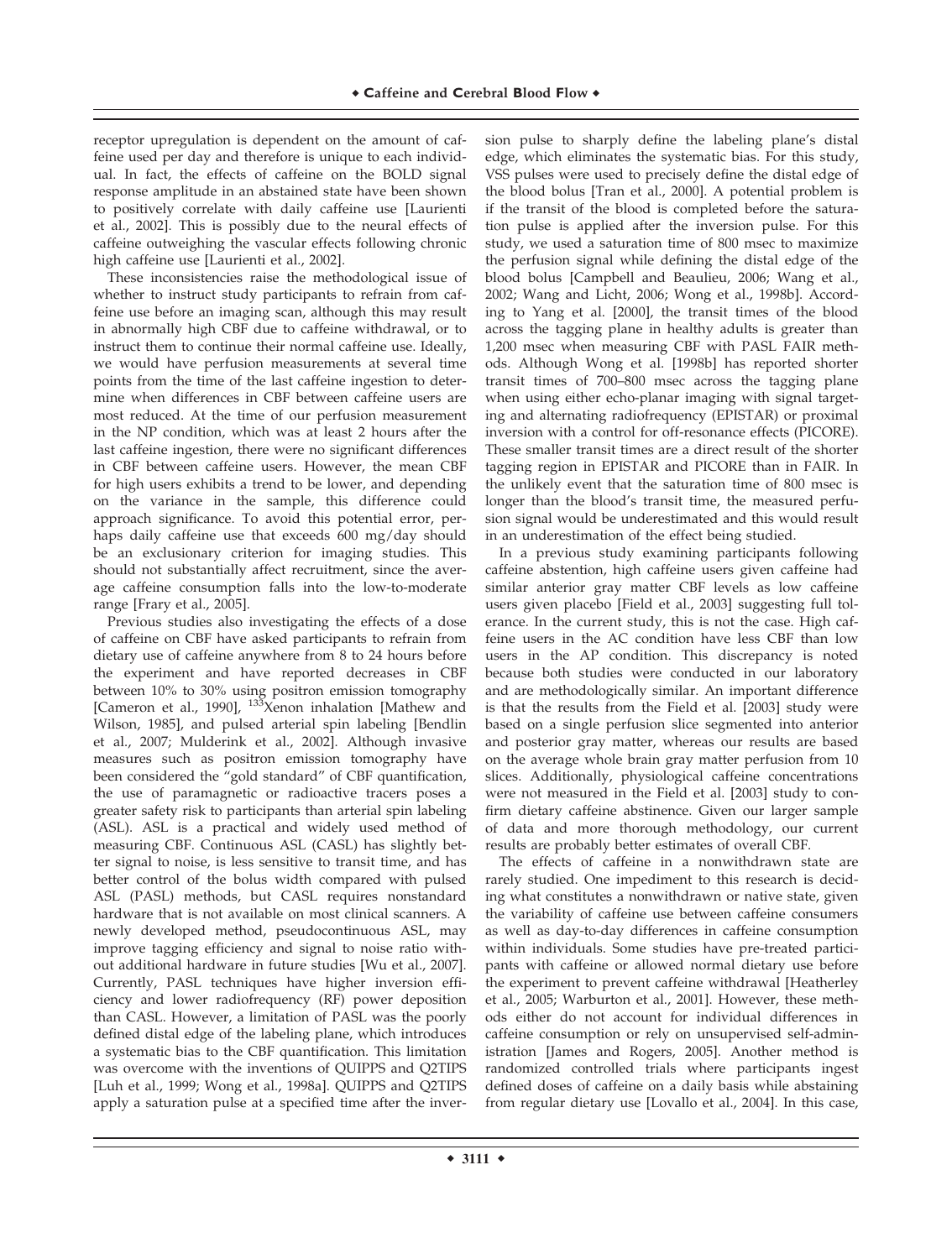caffeine must be administered long enough for tolerance to develop and compliance must be monitored. This drastically increases the length of time participants must remain in the study, which could compromise feasibility. Another drawback of this methodology may be that the dose administered may have different physiological effects than the one that is self-selected. Genetic polymorphisms of the A2A receptor are associated with different levels of chronic caffeine consumption [Cornelis et al., 2007], and may be related to unique sensitivities to caffeine, especially the negative side effects such as anxiety [Alsene et al., 2003]. Hypothetically, individuals will consume an amount of caffeine that will maximize its positive effects (i.e. alertness) and minimize its negative effects (i.e. anxiety). In addition to being a more feasible methodology, there may be unique physiological features of an individual's true "native" caffeine state that are not preserved in a randomized controlled trial.

We obtained measures of salivary caffeine concentrations to monitor participant compliance with the caffeine consumption requirements. Overall, participants followed our instructions, and there was an excellent agreement between caffeine concentrations and self-reported caffeine use before each scan. Caffeine concentrations were also measured with the intention of correlating them with CBF. Previously, we found a correlation between daily caffeine use and CBF [Field et al., 2003], and in the present study, we hypothesized that caffeine concentrations would also predict CBF. However, in each of the four state by drug conditions, there was limited variability in CBF or salivary caffeine concentrations, or both. Only in the AP condition was there a large spread of CBF values. Here, there was a modest relationship with daily caffeine use, but since salivary caffeine concentrations were near  $\theta$  µg/ml, there could not be a correlation.

There are several limitations to the present study. First, although the caffeine state and drug administration did not affect respiration rate, oxygen saturation, or end-tidal CO2, there was an effect on heart rate and blood pressure. Although our study was not designed to test a potential interaction between blood pressure and CBF, it is unlikely that the small changes in blood pressure reported here would influence CBF independently of the effects of caffeine [Paulson et al., 1990]. Second, because our subjects were scanned on four separate occasions, differences in perfusion slice prescriptions between scans are possible. However, since the state and drug conditions were randomized and double-blind, there is unlikely to be any systematic bias in the data. Third, our designation of low, moderate, and high caffeine use groups is somewhat arbitrary, since there is no standard definition of these groups used in research. These categories were created with the intention of producing statistically significant differences between groups, and were not based on the national average of caffeine consumption. However, we quantified an 8 oz cup of coffee as containing 135 mg caffeine; therefore, moderate caffeine use is approximately 2–4 cups of coffee

per day, which encompasses estimates of the national average [Frary et al., 2005]. Last, we did not monitor subjective symptoms of withdrawal or caffeine-induced agitation among our subjects. This dose has not been reported to produce anxiogenic side-effects [Cysneiros et al., 2007; Lieberman et al., 1987), but withdrawal symptoms probably occurred in some of our subjects. It is unlikely that subjective symptoms would interfere with our measurement of CBF, but the relationship between changes in selfreported symptoms and CBF following caffeine administration would be an interesting future direction.

# **ACKNOWLEDGMENTS**

This work was supported by NIH grants EB03880, EB004673, DA024950, NS042568, and RR07122. We thank the Center for Biomolecular Imaging, the General Clinical Research Center, and Debra Hege, for their assistance with the collection of data.

# **REFERENCES**

- Addicott MA, Yang LL, Peiffer AM, Laurienti PJ (2008): Methodological considerations for the quantification of self-reported caffeine use. Psychopharmacology (in press).
- Alsene K, Deckert J, Sand P, de Wit H (2003): Association between A(2a) receptor gene polymorphisms and caffeine-induced anxiety. Neuropsychopharmacology 28:1694–1702.
- Bendlin BB, Trouard TR, Ryan L (2007): Caffeine attenuates practice effects in word stem completion as measured by fMRI BOLD signal. Hum Brain Mapp 28:654–662.
- Berthou F, Goasduff T, Dreano Y, Menez JF (1995): Caffeine increases its own metabolism through cytochrome P4501A induction in rats. Life Sci 57:541–549.
- Buxton RB, Frank LR, Wong EC, Siewert B, Warach S, Edelman RR (1998): A general kinetic model for quantitative perfusion imaging with arterial spin labeling. Magn Reson Med 40:383– 396.
- Cameron OG, Modell JG, Hariharan M (1990): Caffeine and human cerebral blood flow: a positron emission tomography study. Life Sci 47:1141–1146.
- Campbell AM, Beaulieu C (2006): Pulsed arterial spin labeling parameter optimization for an elderly population. J Magn Resn Imaging 23:398–403.
- Chen Y, Parrish TB (2008): Caffeine's effects on cerebrovascular reactivity and coupling between cerebral blood flow and oxygen metabolism. Neuroimage: Article in Press.
- Cohen ER, Ugurbil K, Kim SG (2002): Effect of basal conditions on the magnitude and dynamics of the blood oxygenation leveldependent fMRI response. J Cereb Blood Flow Metab 22:1042– 1053.
- Coney AM, Marshall JM (1998): Role of adenosine and its receptors in the vasodilatation induced in the cerebral cortex of the rat by systemic hypoxia. J Physiol 509 (Pt 2):507–518.
- Cornelis MC, El-Sohemy A, Campos H (2007): Genetic polymorphism of the adenosine A(2A) receptor is associated with habitual caffeine consumption. Am J Clin Nutr 86:240–244.
- Couturier EG, Laman DM, van Duijn MA, van Duijn H (1997): Influence of caffeine and caffeine withdrawal on headache and cerebral blood flow velocities. Cephalalgia 17:188–190.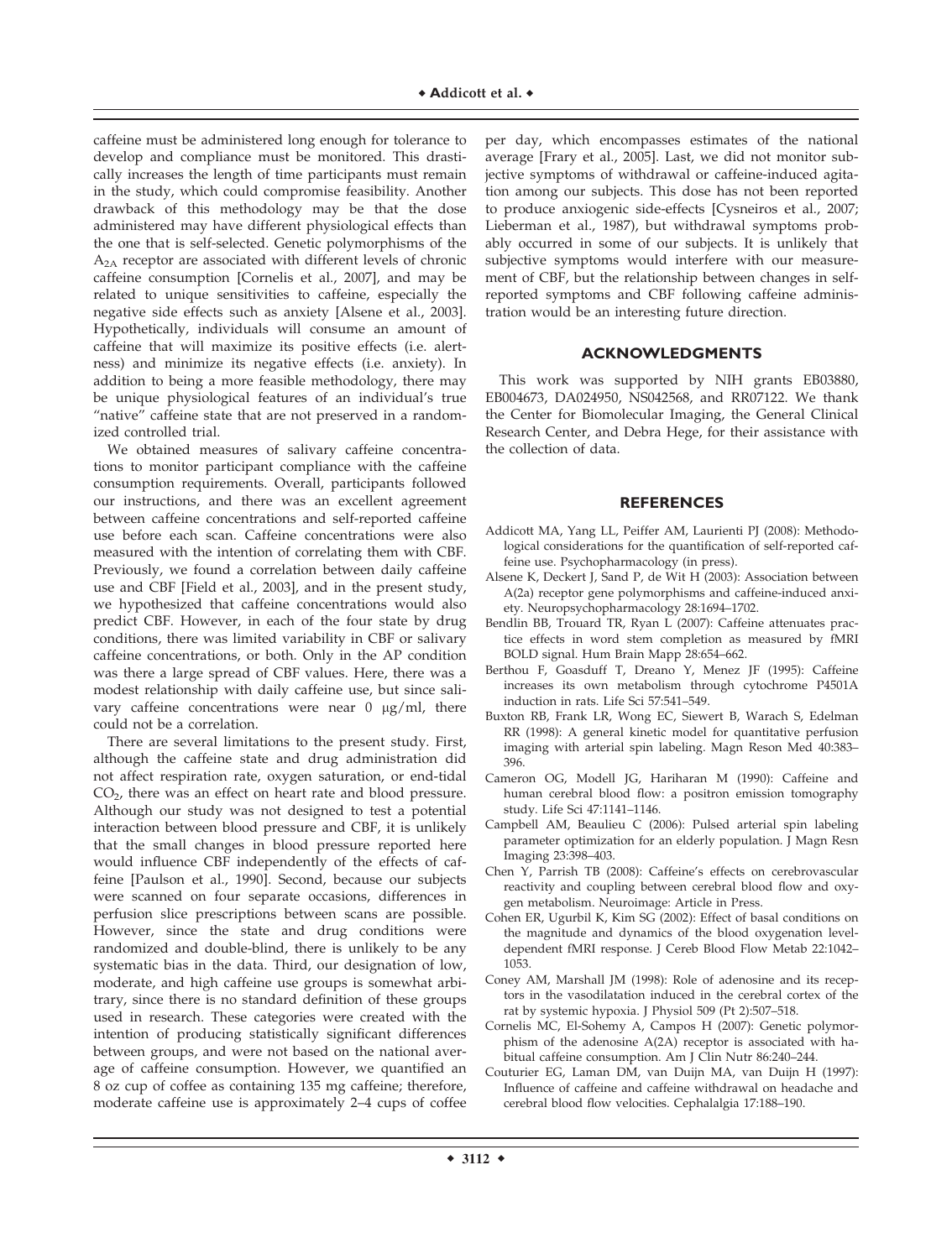- Cysneiros RM, Farkas D, Harmatz JS, von Moltke LL, Greenblatt DJ (2007): Pharmacokinetic and pharmacodynamic interactions between zolpidem and caffeine. Clin Pharmacol Ther 82: 54–62.
- D'Esposito M, Deouell LY, Gazzaley A (2003): Alterations in the bold FMRI signal with ageing and disease: A challenge for neuroimaging. Nat Rev Neurosci 4:863–872.
- Delaney HD, Maxwell SE (1981): On using analysis of covariance in repeated measures designs. Multivariate Behav Res 16:105–123.
- Denaro CP, Brown CR, Jacob P, III, Benowitz NL (1991): Effects of caffeine with repeated dosing. Eur J Clin Pharmacol 40:273– 278.
- Evans SM, Griffiths RR (1992): Caffeine tolerance and choice in humans. Psychopharmacology (Berl) 108:51–59.
- Field AS, Laurienti PJ, Yen YF, Burdette JH, Moody DM (2003): Dietary caffeine consumption and withdrawal: confounding variables in quantitative cerebral perfusion studies? Radiology 227:129–135.
- Frank LR, Wong EC, Buxton RB (1997): Slice profile effects in adiabatic inversion: Application to multislice perfusion imaging. Magn Reson Med 38:558–564.
- Frary CD, Johnson RK, Wang MQ (2005): Food sources and intakes of caffeine in the diets of persons in the United States. J Am Diet Assoc 105:110–113.
- Fredholm BB, Battig K, Holmen J, Nehlig A, Zvartau EE (1999): Actions of caffeine in the brain with special reference to factors that contribute to its widespread use. Pharmacol Rev 51:83– 133.
- Green RM, Stiles GL (1986): Chronic caffeine ingestion sensitizes the A1 adenosine receptor-adenylate cyclase system in rat cerebral cortex. J Clin Invest 77:222–227.
- Griffiths RR, Evans SM, Heishman SJ, Preston KL, Sannerud CA, Wolf B, Woodson PP (1990): Low-dose caffeine physical dependence in humans. J Pharmacol Exp Ther 255:1123–1132.
- Heatherley SV, Hayward RC, Seers HE, Rogers PJ (2005): Cognitive and psychomotor performance, mood, and pressor effects of caffeine after 4, 6 and 8 h caffeine abstinence. Psychopharmacology (Berl) 178:461–470.
- Honey G, Bullmore E (2004): Human pharmacological MRI. Trends Pharmacol Sci 25:366–374.
- James JE (2004): Critical review of dietary caffeine and blood pressure: A relationship that should be taken more seriously. Psychosom Med 66:63–71.
- James JE, Rogers PJ (2005): Effects of caffeine on performance and mood: withdrawal reversal is the most plausible explanation. Psychopharmacology (Berl) 182:1–8.
- Johansson B, Georgiev V, Lindstrom K, Fredholm BB (1997): A1 and A2A adenosine receptors and A1 mRNA in mouse brain: effect of long-term caffeine treatment. Brain Res 762: 153–164.
- Jones HE, Herning RI, Cadet JL, Griffiths RR (2000): Caffeine withdrawal increases cerebral blood flow velocity and alters quantitative electroencephalography (EEG) activity. Psychopharmacology 147:371–377.
- Kim SG, Tsekos NV (1997): Perfusion imaging by a flow-sensitive alternating inversion recovery (FAIR) technique: application to functional brain imaging. Magn Reson Med 37:425–435.
- Landrum RE (1992): College students' use of caffeine and its relationship to personality. Coll Stud J 26:151–155.
- Lane JD, Manus DC (1989): Persistent cardiovascular effects with repeated caffeine administration. Psychosom Med 51:373–380.
- Lane JD, Phillips-Bute BG (1998): Caffeine deprivation affects vigilance performance and mood. Physiol Behav 65:171–175.
- Laurienti PJ, Field AS, Burdette JH, Maldjian JA, Yen YF, Moody DM (2002): Dietary caffeine consumption modulates fMRI measures. Neuroimage 17:751–757.
- Lieberman HR, Wurtman RJ, Emde GG, Roberts C, Coviella IL (1987): The effects of low doses of caffeine on human performance and mood. Psychopharmacology (Berl) 92:308–312.
- Lovallo WR, Wilson MF, Vincent AS, Sung BH, McKey BS, Whitsett TL (2004): Blood pressure response to caffeine shows incomplete tolerance after short-term regular consumption. Hypertension 43:760–765.
- Luh WM, Wong EC, Bandettini PA, Hyde JS (1999): QUIPSS II with thin-slice TI1 periodic saturation: a method for improving accuracy of quantitative perfusion imaging using pulsed arterial spin labeling. Magn Reson Med 41:1246–1254.
- Lunt MJ, Ragab S, Birch AA, Schley D, Jenkinson DF (2004): Comparison of caffeine-induced changes in cerebral blood flow and middle cerebral artery blood velocity shows that caffeine reduces middle cerebral artery diameter. Physiol Meas 25:467–474.
- Mansfield P (1977): Multi-planar image-formation using nmr spin echoes. J Phys C Solid State Phys 10:L55–L58.
- Mathew RJ, Wilson WH (1985): Caffeine consumption, withdrawal and cerebral blood-flow. Headache 25:305–309.
- Mugler JP, III, Brookeman JR (1990): Three-dimensional magnetization-prepared rapid gradient-echo imaging (3D MP RAGE). Magn Reson Med 15:152–157.
- Mulderink TA, Gitelman DR, Mesulam MM, Parrish TB (2002): On the use of caffeine as a contrast booster for BOLD fMRI studies. Neuroimage 15:37–44.
- Nawrot P, Jordan S, Eastwood J, Rotstein J, Hugenholtz A, Feeley M (2003): Effects of caffeine on human health. Food Addit Contam 20:1–30.
- Nehlig A (1999): Are we dependent upon coffee and caffeine? A review on human and animal data. Neurosci Biobehav Rev 23: 563–576.
- Ngai AC, Coyne EF, Meno JR, West GA, Winn HR (2001): Receptor subtypes mediating adenosine-induced dilation of cerebral arterioles. Am J Physiol Heart Circ Physiol 280: H2329–2335.
- Nurminen ML, Niittynen L, Korpela R, Vapaatalo H (1999): Coffee, caffeine and blood pressure: a critical review. Eur J Clin Nutr 53:831–839.
- Ordidge RJ, Wylezinska M, Hugg JW, Butterworth E, Franconi F (1996): Frequency offset corrected inversion (FOCI) pulses for use in localized spectroscopy. Magn Reson Med 36:562– 566.
- Paulson OB, Strandgaard S, Edvinsson L (1990): Cerebral autoregulation. Cerebrovas Brain Metab Rev 2:161–192.
- Robertson D, Wade D, Workman R, Woosley RL, Oates JA (1981): Tolerance to the humoral and hemodynamic effects of caffeine in man. J Clin Invest 67:1111–1117.
- Rorden C, Brett M (2000): Stereotaxic display of brain lesions. Behav Neurol 12:191–200.
- Schuh KJ, Griffiths RR (1997): Caffeine reinforcement: the role of withdrawal. Psychopharmacology 130:320–326.
- Sedlacik J, Helm K, Rauscher A, Stadler J, Mentzel HJ, Reichenbach JR (2008): Investigations on the effect of caffeine on cerebral venous vessel contrast by using susceptibility-weighted imaging (SWI) at 1.5, 3 and 7T. Neuroimage 40:11–18.
- Shi D, Daly JW (1999): Chronic effects of xanthines on levels of central receptors in mice. Cell Mol Neurobiol 19:719–732.
- Simonetti OP, Finn JP, White RD, Laub G, Henry DA (1996): "Black blood" T2-weighted inversion-recovery MR imaging of the heart. Radiology 199:49–57.